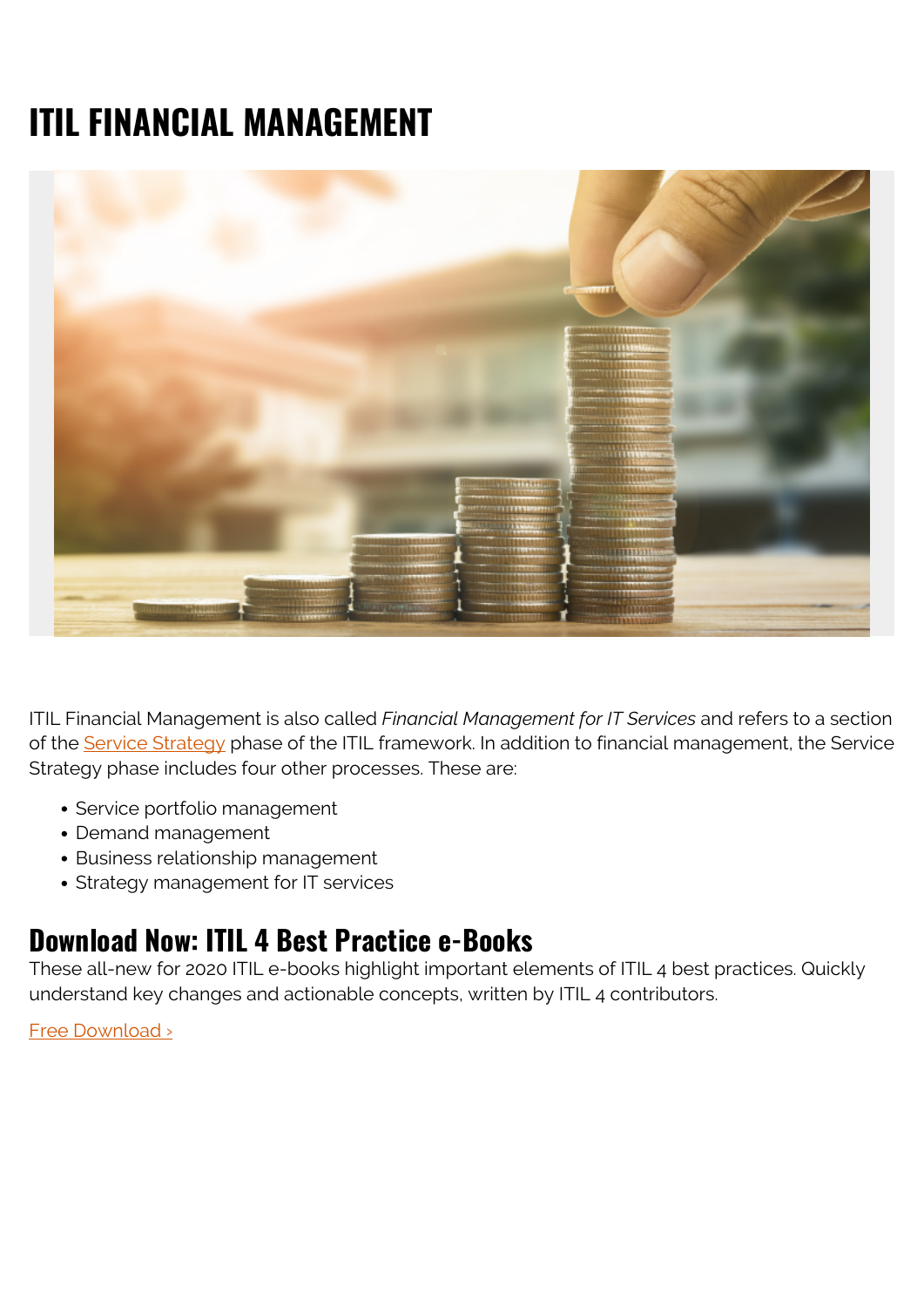

#### [Free Download ›](https://www.bmc.com/forms/itil-free-ebook.html)

These five important tenets of this phase work in tandem to offer best practices that lead to continual process improvement.

For IT service-oriented organizations, quality service doesn't just mean providing excellent IT services for the customer. It also means applying best practices that offer helpful efficiencies around finances to improve the overall business model. This is especially useful for IT organizations that have increasingly complex technology expenditures.

With global IT spending expected to grow 3% by 2021, [exceeding \\$3.5 trillion,](https://www.gartner.com/technology/research/it-spending-forecast/) there's never been a better time to implement ITIL financial management.

# **What is Financial Management for IT?**

The main goal of financial management for IT services is service valuation or defining the value of the services offered to clients by taking into account all costs. In the financial management process, accounting, budgeting and charging all lead to the same end: recovering expenses and generating profit for the IT-services oriented organization.

Other benefits achieved by implementing an ITIL framework for financial management include:

- Creating a comprehensive inventory of all hardware, software and assets.
- Cultivating a stronger understanding of which assets the organization needs to function.
- Improved efficiency.
- Lower service cost.

During the *financial management process*, business leaders focus on the "ABCs" of financial management for IT services to ensure the highest level of service delivery at the lowest cost.

Let's review each in turn.

## **Accounting**

In this context, accounting sets out to determine the cost of providing services with the end goal of improving the efficiency of the IT department.

During the IT accounting process a cost, benefit, class and recording is assigned to each service, making it easy to determine which services are the most profitable, lowest risk and most beneficial to customers.

There are three main categories that IT Accounting works within. These are: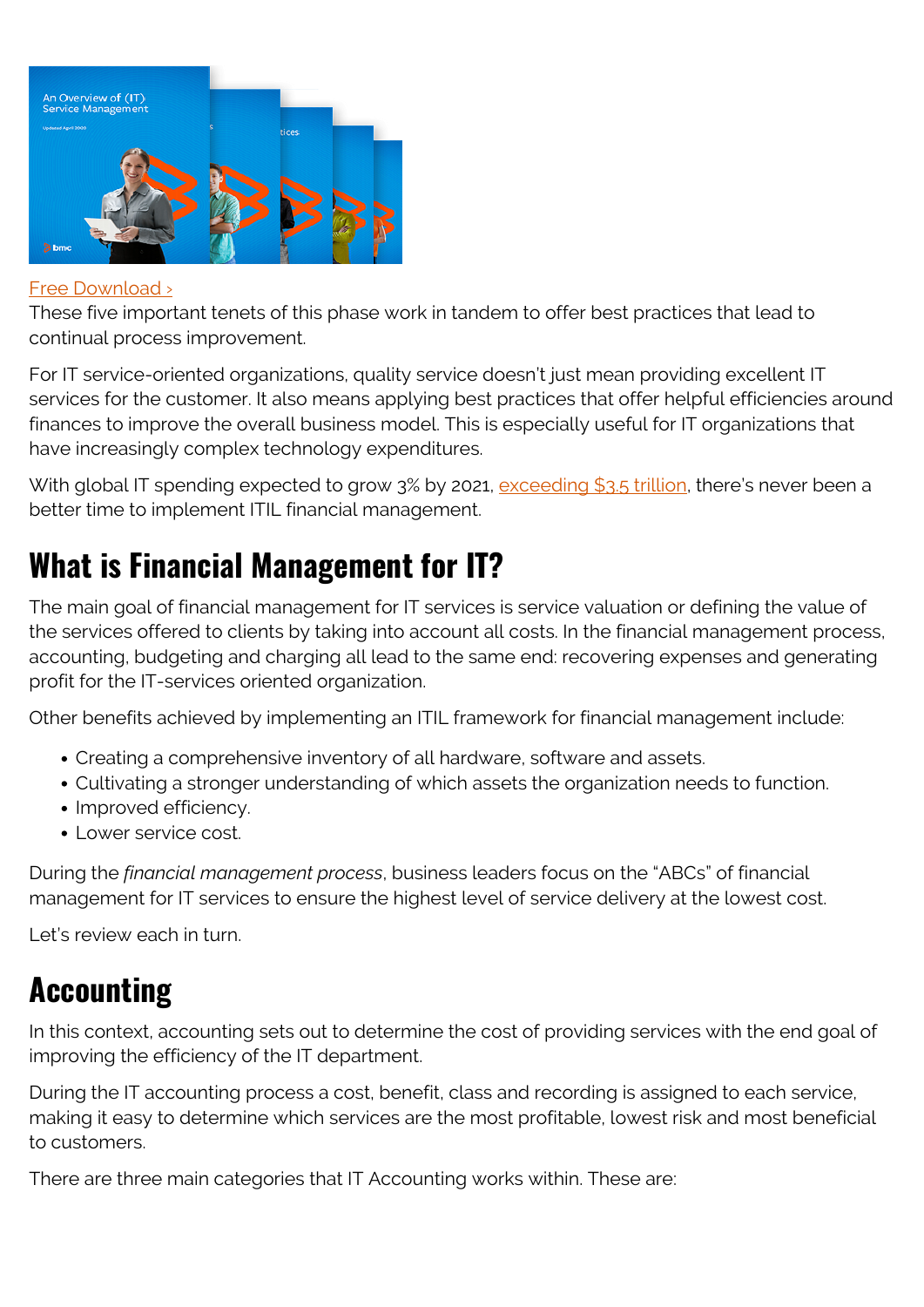## **Cost-benefit analysis**

This involves examining total lifetime costs of a project such as:

- Initial costs
- Training and staff costs
- Maintenance costs
- One-time costs e.g. upgrades

Against the expected benefits (in dollars) including:

- Reduced labor costs
- Increased productivity
- Reduced waste

#### **Classification**

Costs are usually categorized into one of the following areas:

- Hardware
- Software
- Infrastructure (non-software)
- Staff costs
- Overhead

**Service or customer recording:** This data class assigns costs to specific services and in some cases, to specific customers.

## **Budgeting**

Today, IT budgeting requires a careful balancing act between "keeping the lights on" and driving [digital transformation](https://blogs.bmc.com/blogs/what-is-digital-transformation/). To that end, there are three main categories of IT spending as follows:

**Capital expenditures** - This includes the acquisition of large software licenses, major repairs, software upgrades or the purchase of hardware.

**Operating budget** - These expense cover items to run the business such as maintenance and support for hardware as well as software. Interestingly, a recent BMC survey showcased that 37 percent of executives said that the majority of their IT budgets goes to ongoing maintenance and management, tasks like maintaining uptime and availability; applying upgrades, fixes and patches; and ensuring security – versus new project development or new initiatives like digital, virtualization, or cloud.

**Strategic spending** - New projects as described above to transform the business.

# **Charging**

When making considerations around charging, organizations determine how much to bill customers for services rendered. This typically takes into account the value of the service and the time investment required for service delivery.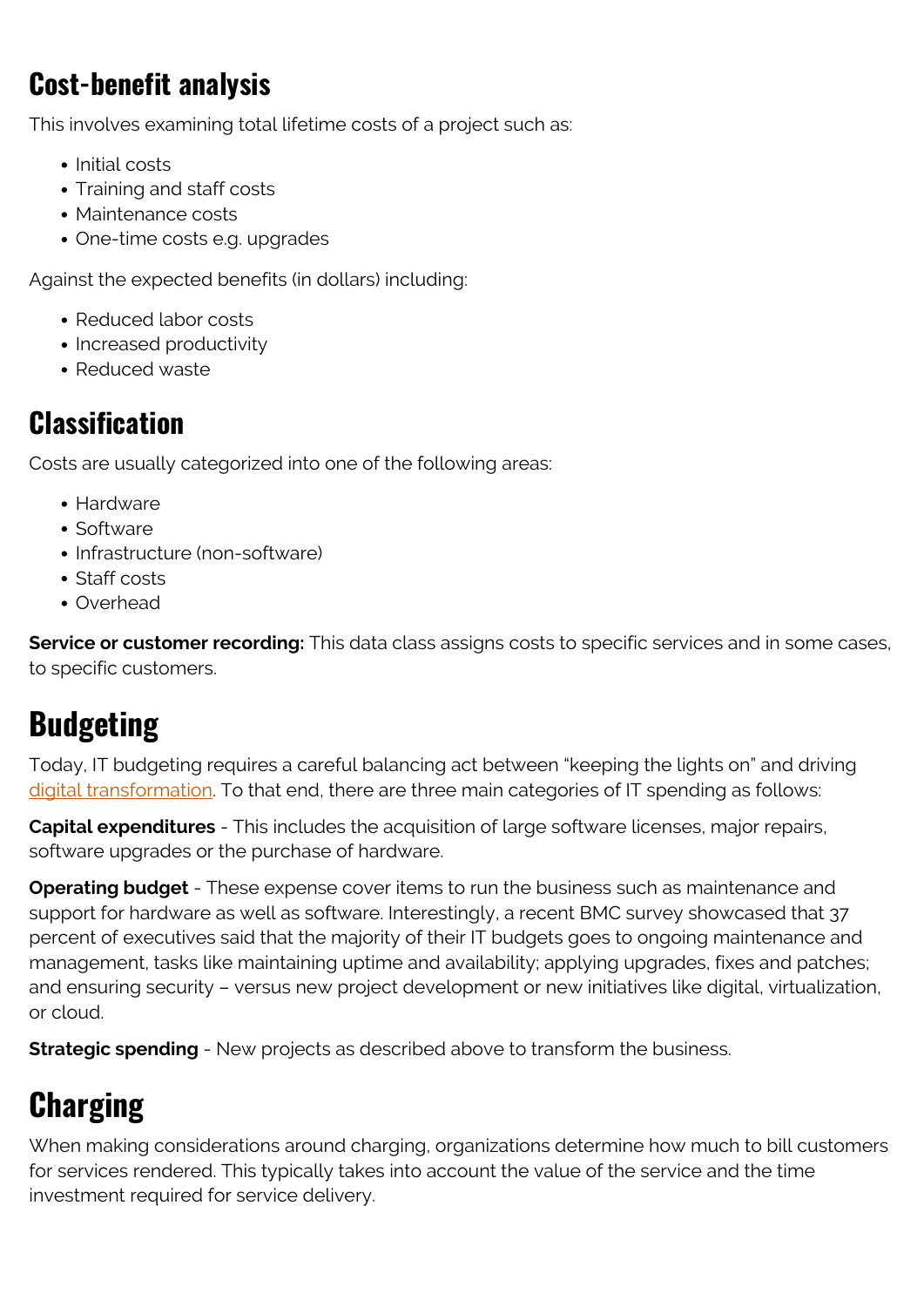If an organization only provides services to internal customers, like an internal IT department for an enterprise organization, it is not usually necessary to bill the customer. In these instances, the charge is absorbed into the overhead of the organization or allocated to that department internally.

### **Developing a Chargeback Model**

Simply put, a chargeback model will help you determine how much to bill in order to recover costs. Creating a chargeback rate means understanding cost and adding a margin. In a Top-Level Summary sheet like this one, organizations define rates by adding their overhead percentage to their chargeback rate.

| <b>Published Service</b> | <b>Unloaded Chargeback</b><br>Rate | Administrative Overhead<br>Rate | <b>Published Rate</b><br>(Rounded) |
|--------------------------|------------------------------------|---------------------------------|------------------------------------|
| Hosting                  | \$16,428                           | 5%                              | \$17,250                           |
| <b>Batch processing</b>  | \$2,857                            | 5%                              | \$3,000                            |
| Collaboration<br>service | \$3,809                            | 5%                              | \$4,000                            |

#### Table 4-6, Top-Level Summary Sheet

Source: [InformIT](http://www.informit.com/articles/article.aspx?p=1397671&seqNum=6)

# **Integrated ABCs**

It is important to note that these processes don't exist in a vacuum. Each relies on the other to drive the desired performance results of the IT organization.

For example, a new budget usually emerges after careful planning at the beginning of the fiscal year. Each month, this budget is either supported by accounting data or the IT department will need to make adjustments in order to get back on track. Similarly, output from accounting data is used to set charge rates, which eventually converts to revenue which, in turn, drives the budget.

### **Inventory**

IT inventory management is addressed in the **ITIL Asset and Configuration Management** phase of the framework. While it is not directly related to the Service Strategy phase we have been discussing, having a well-cataloged inventory is still important.

During the identification step of Service Asset and Configuration Management, a comprehensive inventory is developed. In addition, business leaders conduct an audit where they record all aspects of an item including some or all of the following:

- Unique identifiers
- Name
- Description
- Versions